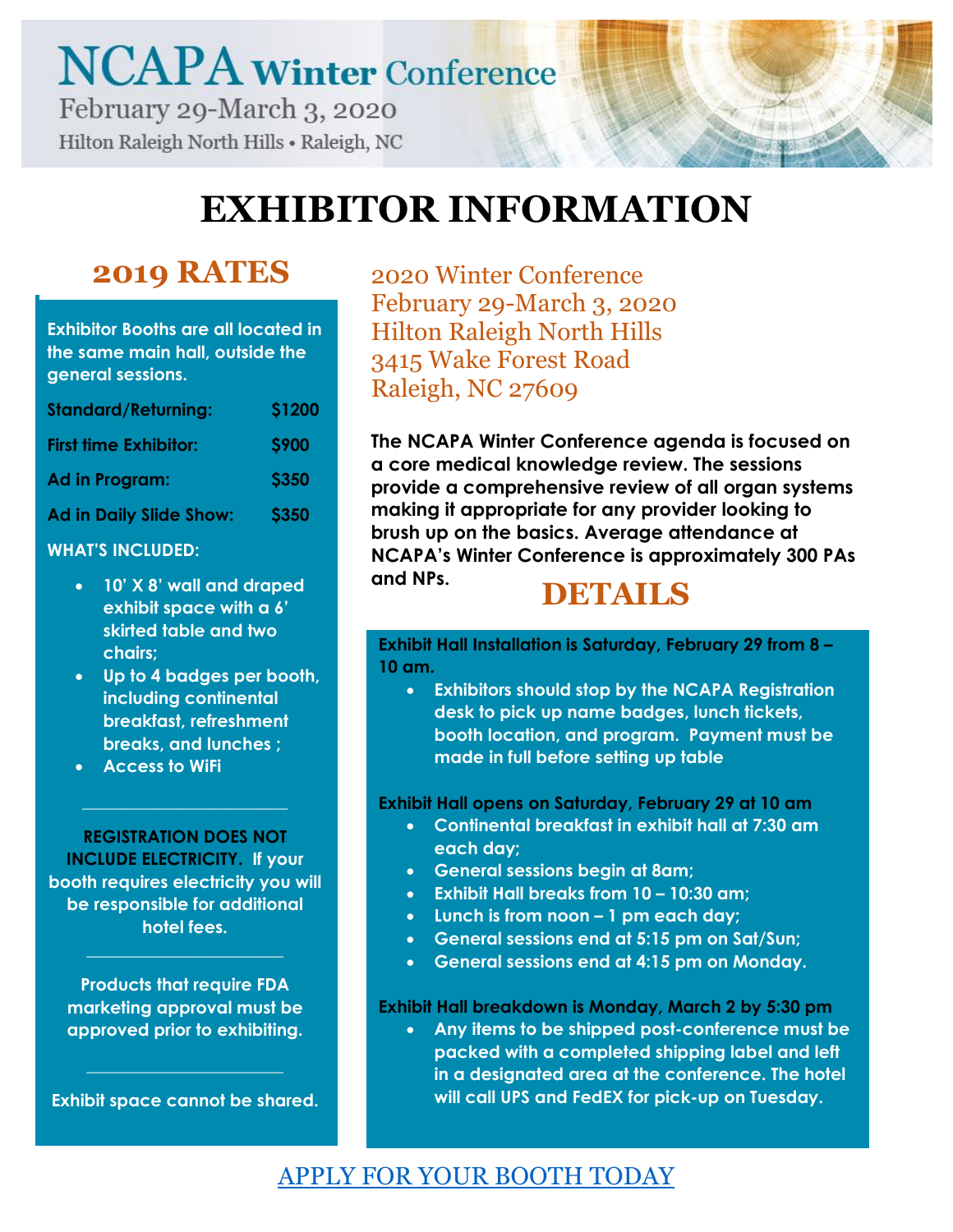## **PRODUCT THEATER INFORMATION**

Product theaters are presentations that provide live marketing opportunities to reach professionals in a private session. They are 50 minutes in length followed by a 5-minute question and answer session. The topic and presenter are your choice, but due to the promotional nature of these sessions, they are not accredited for Continuing Medical Education (CME).

The cost is \$2500 payable to NCAPA. Food and beverage costs are **not** included in this fee and are to be paid by the sponsor. These additional costs can be discussed in detail when planning the event.

#### **NCAPA Provides**

- Meeting room space
- A/V Support
- Distribution of handouts
- List of session attendees & registration support
- Inclusion of session on online conference schedule/registration, and an ad in conference printed program
- Marketing e-mail to registered attendees

#### **Sponsor Provides**

- Speaker and topic
- Speaker expenses
- Signage/display
- Introduction of speaker and moderate session
- Food and beverage costs

If you are interested in providing a product theater at our Winter Conference, please contact Carin Head, NCAPA Director of Conferences and CME, at [carin.head@ncapa.org.](mailto:carin.head@ncapa.org)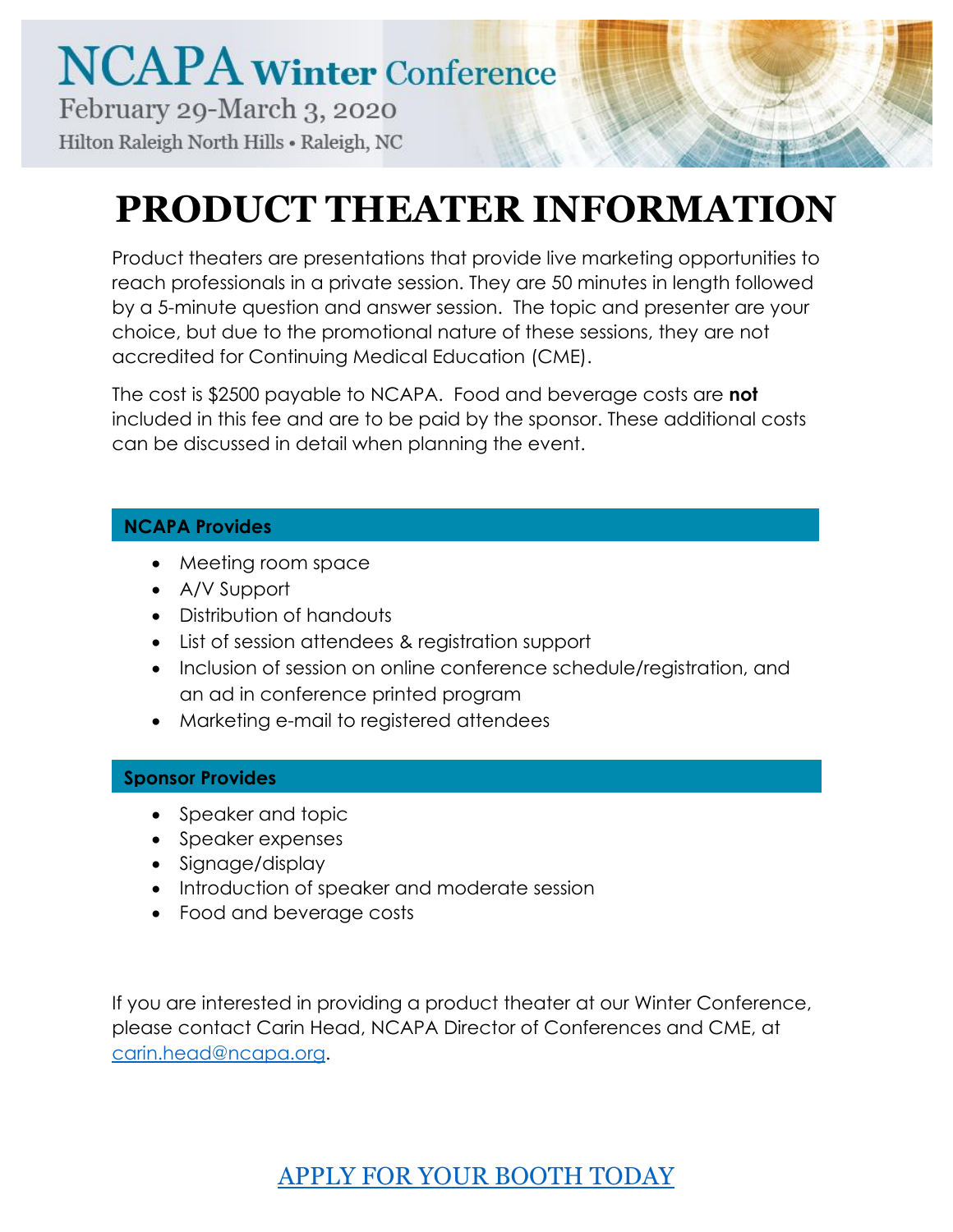

### **MAP OF EXHIBIT HALL**



**Booths are assigned in the order of payments received. Once your application has been reviewed and accepted, you will be contacted to submit payment and select your booth.**